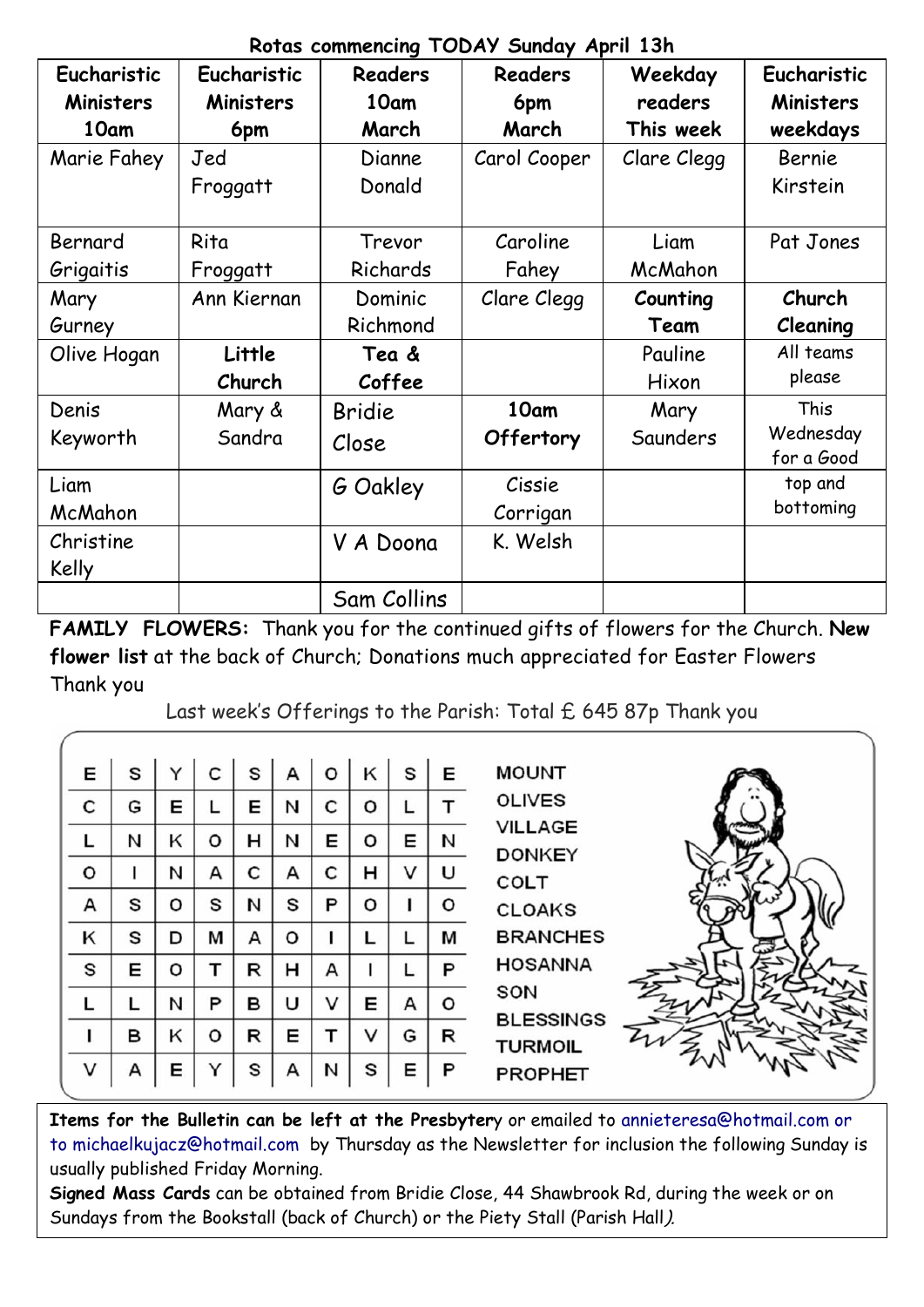

## ST. BERNARD'S PARISH NEWSLETTER

PALM SUNDAY

**Sunday 13th April 2014**

**Parish Priest** Mgr. Michael J Kujacz: Assistant Fr. Michael Job

**Address** St. Bernard's R C Church, Burnage Lane, Manchester M19 1DR **Telephone**0161 432 3628 **Website** [http://stbernards-burnage.homeip.net](http://stbernards-burnage.homeip.net/)

Palm Sunday MASS 7/ Creed 12 Apostles; Sunday P.176 Eucharistic Prayer 2 (p24) Hymns 293, 585, 183, 349, 672

## **THIS IS HOLY WEEK**

Its Holy Week, where did Lent go? Please try and make an effort to come along to the Holy Week Liturgies, hard to believe that many Catholic go through life and never experience the blessings of the Holy Week Ceremonies. It would be lovely if the Church was full for every event. Do please try your best.

There are Confessions on Tuesday, and on Monday Fr. John Ahern is offering a Penitential Service with a few priests available for Confession including ourselves at 7- 30pm.

If you can help on Wednesday after Mass to give the Church and vessels a good spring clean, that would be wonderful; likewise if you can help on Saturday morning after Morning Prayer to prepare the Church for the Easter Vigil that would be much appreciated. Please don't forget there is no evening Mass on Easter Sunday and that the morning Mass is at 10-30am which like Christmas means that all our Churches in Burnage will begin our Easter Services together. Please remember our joint walk of witness which starts at Christ Church at 12 noon and ends with an open air service here at St Bernard's.

I am very pleased to tell you that Mrs Fiona Maguire has been appointed as new head teacher of our School. She comes which a lot of experience and enthusiasm and I am sure will continue the great traditions and high standards of our School.

If you are going away, safe journey, happy times and warm welcomes. Lets all remember this " By His wounds we have been healed" Many thanks for all you do. God Bless mjk

**Pope Francis Tweet**; Only trust in God can transform doubts into certainty, evil into good, night into radiant dawn.

*2014 Year of Our Parish*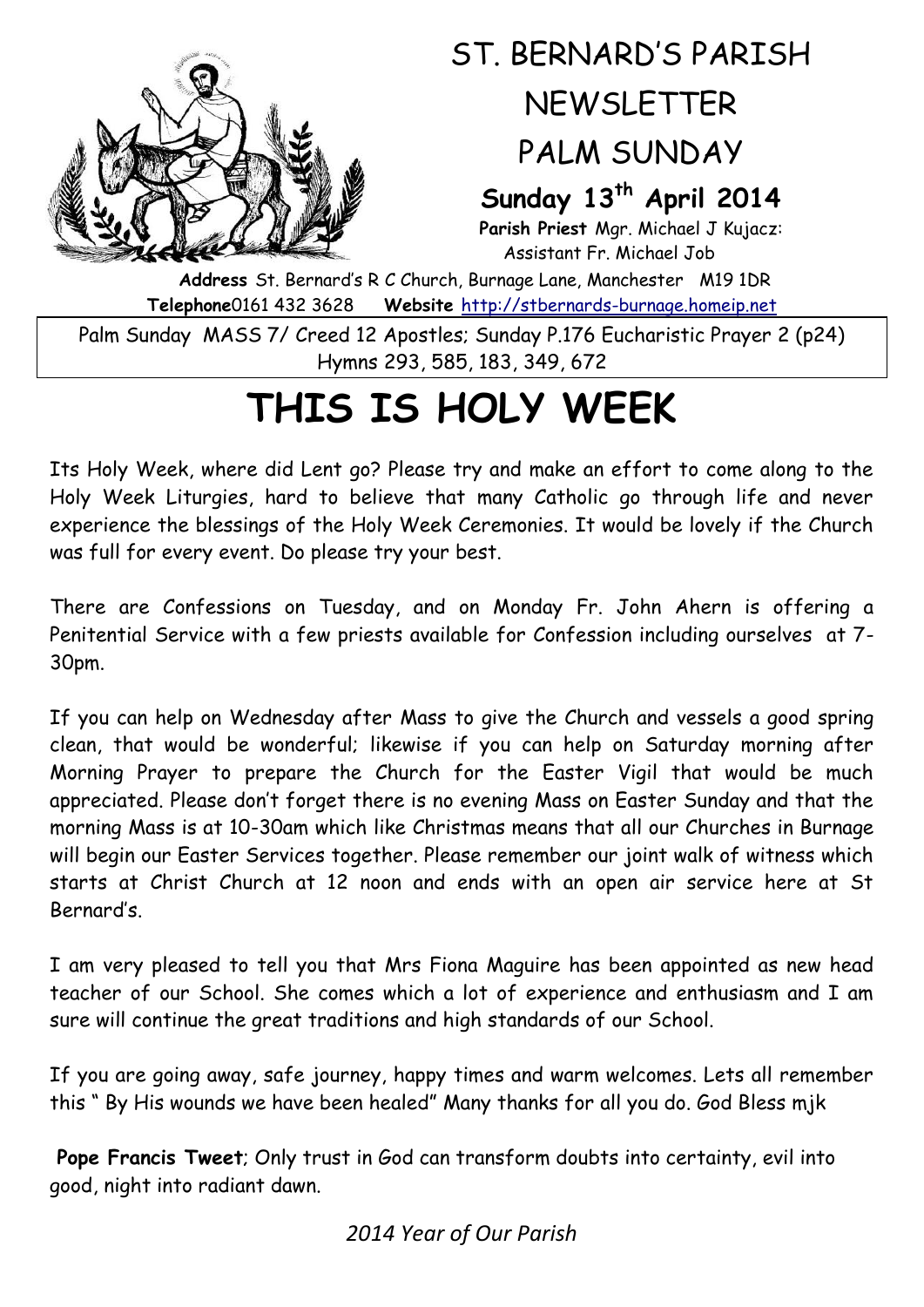## THE HOLY FATHER'S INTENTIONS (April)

**Universal:** Ecology and Justice. That governments may foster the protection of creation and the just distribution of natural resources.

**For Evangelization:** Hope for the Sick. That the Risen Lord may fill with hope the hearts of those who are being tested by pain and sickness.

| Sunday           | 13 <sup>th</sup> April            | Palm Sunday                 | 10.00am     | Mass             |
|------------------|-----------------------------------|-----------------------------|-------------|------------------|
| <b>HOLY WEEK</b> | <b>Stations</b>                   |                             | 6.00pm      |                  |
|                  |                                   |                             |             |                  |
|                  |                                   | Of the Cross                | 4pm         |                  |
| Monday           | $\overline{1}4^{\text{th}}$ April | Mass in Holy week           | $9-30$ am   | Mass             |
|                  |                                   | Service of                  |             |                  |
|                  | St. Mary's                        | reconciliation              | 7-30pm      |                  |
| Tuesday          | $15th$ April                      | Mass in Holy week           | $6-7$ pm    | Exposition &     |
|                  |                                   |                             |             | Confessions      |
|                  |                                   |                             | 7pm         | Mass             |
| Wednesday        | 16 <sup>th</sup> April            | Mass in Holy week           | 9-30am      | Mass             |
|                  |                                   |                             |             |                  |
| Holy             | 17 <sup>th</sup> April            | Mass of the Lord's          | 7pm         | Mass Watching    |
| Thursday         |                                   | Supper                      |             | with the Lord    |
|                  |                                   | Compline                    | 11pm        | until 11pm       |
| Good Friday      | 18 <sup>th</sup> April            | Office of Readings &        | $9 - 30$ am |                  |
| Walk of          |                                   | Morning Prayer              |             |                  |
| Witness 12       |                                   | Family Stations of the      | 10-30am     |                  |
| Noon Begins      |                                   | Cross                       |             |                  |
| at Christ        |                                   | Solemn Passion of the       | 3pm         |                  |
| Church ends      |                                   | Lord                        |             |                  |
| here             |                                   |                             |             |                  |
| Holy             | 19 <sup>th</sup> April            | Office of Readings &        | 9-30am      | Church closed    |
| Saturday         |                                   | Morning Prayer              |             | for preparations |
|                  |                                   |                             |             |                  |
|                  |                                   | Solemn Vigil and            |             |                  |
|                  |                                   | <b>First Mass of Easter</b> | 7pm         |                  |
| Sunday           | 20 <sup>th</sup> April            | <b>Easter Mass</b>          | $10-30$ am  | Mass             |
|                  |                                   | No Evening Mass             |             |                  |

## **+ Don't Forget 10 minute Stations of the Cross each week day after Mass +**

**Masses received this week:** Special Intentions, Holy souls, Alan's intentions, Thomas Lyons, Kathleen Kane, Bridie Ruane, Ann McHale, Luke Marron, Mandy Barnes, Simon Kelly, Mary Warburton, Jackie Partington, Michael Teehan, Kate Lyster, Gabriel Windsor, William & Ellen Copley, John Cross, Michael Hession, Mick Owen, Elizabeth Catherine Lynch, Michael Power, John Joseph McKenna, Leanne Todd, Frank Killeen, Bishop George Henry Kirstein, Olga Kirkham, Alan O'Donnell, Martin Bradbury.

**Sick;** please commend to your prayers the sick and housebound of the Parish especially, Maximus, Daniel, Martin, Sarah, Fr. Pat Early, Audrey Doona, Martin Bradbury, Mary